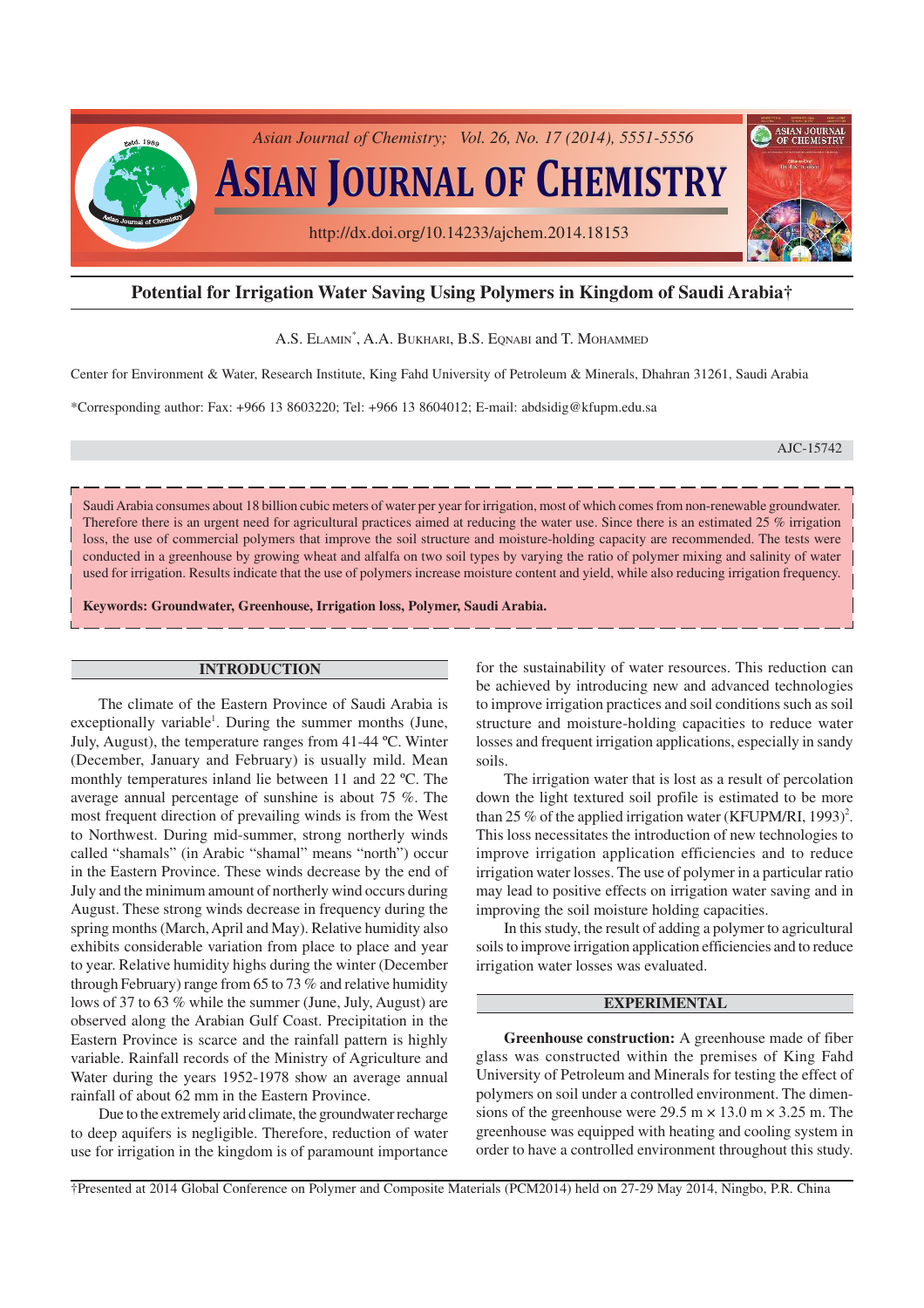**Irrigation system:** Five water tanks were installed to supply the irrigation water. The water salinity of 500, 1000, 2000 and 3000 ppm is prepared by mixing the sweet water with saline water. The water is pumped from the tanks to the greenhouse through a pressurized irrigation system.

A fully computerized automatic drip irrigation system was installed in the greenhouse. The computerized irrigation system used in this study is a Hunter IMMS central control system. Using the Irrigation Management and Monitoring System (IMMS), automatic irrigation systems at multiple pots was programmed for functions that would typically be handled directly at each site's controller. Scheduling of days to water, run times, start times, cycle and soak operations and more was done from a computer in the greenhouse office. Hunter ICC controllers were used in the experiment. The ICC has four fully independent programs each with separate day cycles and 8 start times, offering total flexibility for complex conditions. With independent day schedule options for each program, this will maximize scheduling choices (select days of the week, true odd/even days and skip days up to 31 days). Program data are retained during power outages, without the need for battery. Cycle and Soak capability by station offered by the use of the ICC, this allows run times to be divided into repeat cycles to minimize run-off. In this study, this capability was used.

The total number of pots used in the experiment was 240. All the pots were arranged in order and each of these pots was individually connected with a dripping nozzle.

**Soil analysis:** Field and laboratory measurements were carried out to define physical and chemical parameters of the soil. These parameters are required to calculate crop-water requirements (ET<sub>crop</sub>) and irrigation schedule for the cultivated crops. Three soil samples from each treatment were analyzed for soil texture, bulk density, EC, pH, Na, K, Ca, Mg, SO<sub>4</sub>,  $HCO<sub>3</sub>$ , NO<sub>3</sub>, P, Fe, Cu, Zn and Mn.

The analyses, which were carried out by the regional Center for Agriculture and Water, indicated that the soil texture of SHADCO is sandy and TADCO is Loamy sand. The soil was non-saline (less than 4 mmhos/cm). The potassium and phosphorus contents were also very low. The soil chemical properties were defined using the Standard Method of Water and Wastewater Analysis<sup>3</sup>. The results of analysis are shown in Table-1. The soil bulk density was measured in the field. The test method which was used to measure the bulk density is an excavation method described in Black *et al*. 4 . The measured values of the bulk density ranged from  $1.4$ -1.7 g/cm<sup>3</sup> for SHADCO soil and 1.7 g/cm<sup>3</sup> for TADCO soil. The results are shown in Table-2.

**Soil sterilization:** Before the start of the experiments, SHADCO and Tabouk soils were sterilized using Furedom and Nemacur sterilizing powder. Soil media was covered with agricultural plastic 100 Mic. and left for 72 h. The plastic cover was then removed and the soil media was ventilated for 72- 96 h before the sowing date. Formaldehyde was used to spray all the items inside the greenhouse for the sterilization of the greenhouse.

**Soil mixing with polymers:** Twelve cubic meters of soil from both SHADCO (sandy soil) and Tabouk (sandy loam soil) were brought and mixed with a polymer. These two soils represent the common Saudi Arabia soils. The mixture was used for testing the relationship between soil and polymer when mixed together. After the sterilization of the soil, two types of polymers were mixed with SHADCO and Tabouk soils. The first polymer type was the water absorbent polymer and the second was the polymer used to enhance the soil physical properties.

The polymer was mixed according to the required concentration. After mixing properly, the soil mixture was transferred to the pots. Three pots (three replications) were kept under each treatment. Three types of polymer concentrations of 100, 70 and 30 % were used. One set of replication was kept as control (without polymer) and one other set was kept for the stress test without polymer.

**Planting alfalfa and wheat in green house:** The following variables were included in the tests in the greenhouse: (1) Three polymer concentrations, namely: 30, 70 and 100 % by volume and a control (without polymer). (2) Four levels of water salinity, namely: 500, 1000, 2000 and 3000 ppm. (3) Two types of soils, sandy soil of SHADCO and sandy loam soil from Tabouk. (4) Two types of crops, namely: alfalfa (Medicago sativa) and wheat (*Triticum* sp.).

| TABLE-1                     |                                                                                      |      |       |       |       |       |        |  |  |
|-----------------------------|--------------------------------------------------------------------------------------|------|-------|-------|-------|-------|--------|--|--|
| CHEMICAL PROPERTIES OF SOIL |                                                                                      |      |       |       |       |       |        |  |  |
| Sample #                    | $EC$ ( $dS/m$ )<br>pH<br>$Na$ (meq/L)<br>$K$ (meq/L)<br>$Mg$ (meq/L)<br>$Ca$ (meg/L) |      |       |       |       |       |        |  |  |
| SHADCO-1                    | 0.936                                                                                | 7.23 | 1.057 | 0.052 | 4.982 | 2.710 | 2.95   |  |  |
| SHADCO-2                    | 0.803                                                                                | 7.32 | 0.875 | 0.044 | 4.272 | 2.673 | 2.375  |  |  |
| SHADCO-3                    | 0.707                                                                                | 7.44 | 0.685 | 0.042 | 3.987 | 2.579 | 2.285  |  |  |
| TADCO-1                     | 1.762                                                                                | 7.79 | 2.558 | 0.055 | 3.948 | 1.731 | 10.58  |  |  |
| TADCO-2                     | 1.625                                                                                | 7.87 | 2.100 | 0.048 | 3.748 | 3.105 | 10.715 |  |  |
| TADCO-3                     | 1.793                                                                                | 7.84 | 2.580 | 0.058 | 4.145 | 1.711 | 10.63  |  |  |

| TABLE-2<br>PHYSICAL PROPERTIES OF SOIL |                         |      |      |      |           |  |  |  |
|----------------------------------------|-------------------------|------|------|------|-----------|--|--|--|
| Sample #                               | Bulk density $(g/cm^3)$ | Sat. | FC   | W.P  | Ks(m/s)   |  |  |  |
| SHADCO-1                               | 1.75                    | 0.34 | 0.29 | 0.03 | 1.58E-04  |  |  |  |
| SHADCO-2                               | 1.73                    | 0.35 | 0.28 | 0.03 | 1.34E-04  |  |  |  |
| SHADCO-3                               | 1.72                    | 0.35 | 0.31 | 0.03 | 9.92E-05  |  |  |  |
| TADCO-1                                | 1.70                    | 0.36 | 0.34 | 0.13 | 3.102E-08 |  |  |  |
| TADCO-2                                | 1.70                    | 0.36 | 0.33 | 0.17 | 4.874E-08 |  |  |  |
| TADCO-3                                | L <sub>69</sub>         | 0.35 | 0.32 | 0.16 | 1.008E-07 |  |  |  |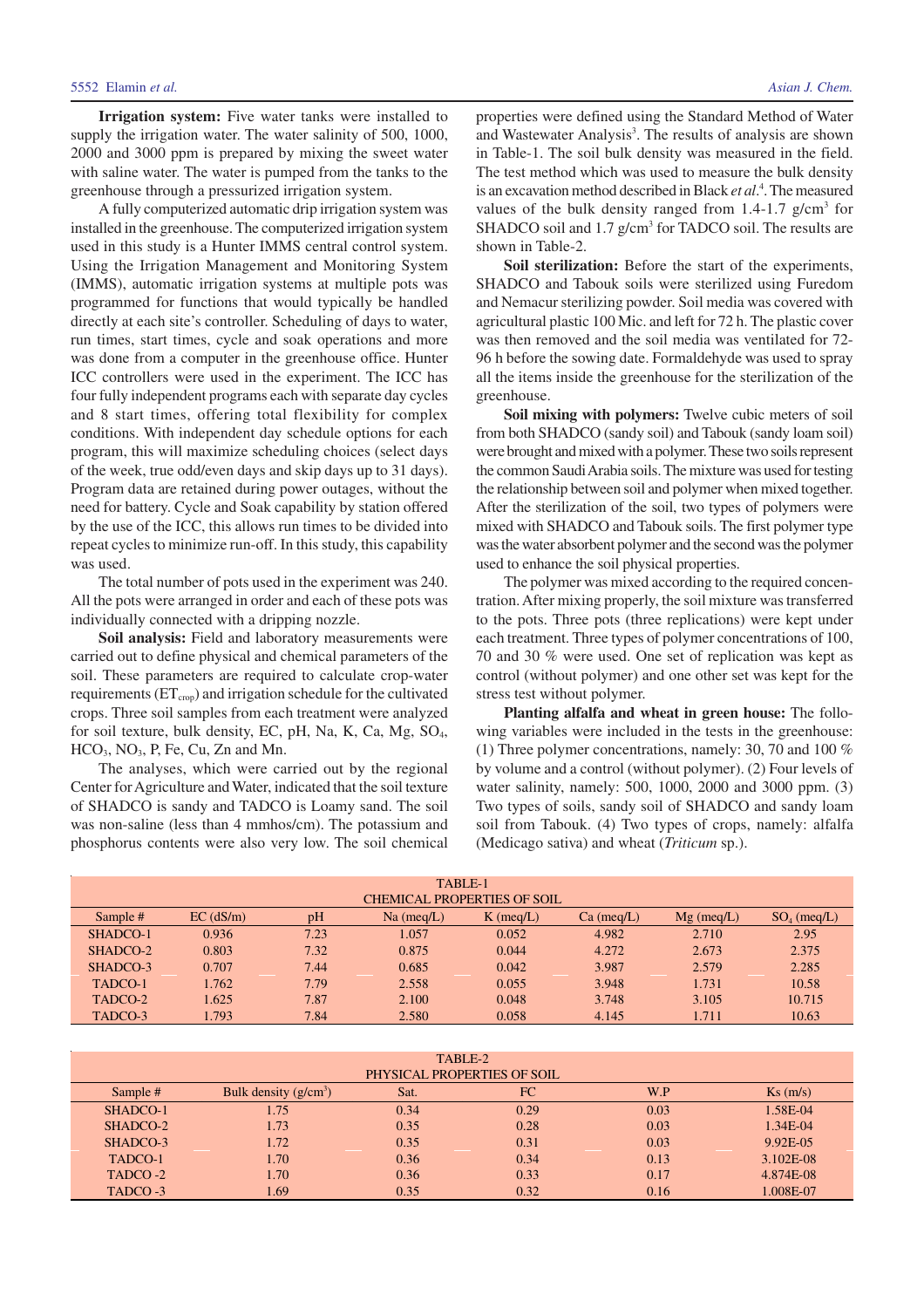# **RESULTS AND DISCUSSION**

**Effect of polymer on alfalfa and wheat shoots and roots:** In testing the effect of polymer on the soil physical properties for both SHADCO and Tabouk soils, it is noticed that the average volumetric moisture content for the treated soil was higher than the control and the volumetric moisture content increased as the polymer concentration increased. After one month the measurements showed the same trend and when the soil was irrigated the measurements showed that the control had regained the moisture level after irrigation, while the soil mixed with the polymer did not.

On November 4, 2006 alfalfa and wheat were planted in the greenhouse, the shoots and roots development for both crops was observed after 5, 6 and 7 days. Tables 3 and 4 show

| TABLE-3            |                   |                                                                                                              |               |                                                                                           |                  |  |  |  |  |
|--------------------|-------------------|--------------------------------------------------------------------------------------------------------------|---------------|-------------------------------------------------------------------------------------------|------------------|--|--|--|--|
|                    |                   |                                                                                                              |               | WHEAT SHOOTS AND ROOTS LENGTH IN SHADCO SOIL AFTER FIVE DAYS OF SOWING (NOVEMBER 4, 2006) |                  |  |  |  |  |
| Pot #              | Shoot length (cm) | Root length (cm)                                                                                             | Pot $#$       | Shoot length (cm)                                                                         | Root length (cm) |  |  |  |  |
| $C$ <sub>EP1</sub> | 10.5              | 5.1                                                                                                          | <b>70 EP7</b> | 12.0                                                                                      | 13.6             |  |  |  |  |
| $C$ EP1            | 10.5              | 4.2                                                                                                          | <b>70 EP7</b> | 11.0                                                                                      | 12.1             |  |  |  |  |
| $C$ <sub>EP1</sub> | 9.7               | 4.9                                                                                                          | <b>70 EP7</b> | 11.0                                                                                      | 15.5             |  |  |  |  |
| CEP2               | 9.2               | 4.0                                                                                                          | <b>70 EP8</b> | 11.5                                                                                      | 13.3             |  |  |  |  |
| CEP2               | 9.1               | 5.0                                                                                                          | <b>70 EP8</b> | 12.0                                                                                      | 14.5             |  |  |  |  |
| CEP2               | 10.0              | 5.8                                                                                                          | <b>70 EP8</b> | 12.0                                                                                      | 12.8             |  |  |  |  |
| CEP3               | 13.0              | 5.8                                                                                                          | <b>70 EP9</b> | 10.2                                                                                      | 13.0             |  |  |  |  |
| CEP3               | 11.6              | 8.6                                                                                                          | <b>70 EP9</b> | 11.1                                                                                      | 11.0             |  |  |  |  |
| CEP3               | 9.6               | 7.8                                                                                                          | <b>70 EP9</b> | 12.0                                                                                      | 18.1             |  |  |  |  |
| $C$ <sub>EP1</sub> | 9.1               | 3.5                                                                                                          | <b>70 EP7</b> | 11.0                                                                                      | 14.7             |  |  |  |  |
| Total              | 102.3             | 54.7                                                                                                         | Total         | 113.8                                                                                     | 138.6            |  |  |  |  |
| Average            | 10.23             | 5.47                                                                                                         | Average       | 11.38                                                                                     | 13.86            |  |  |  |  |
| 100 EP4            | 11.8              | 13.0                                                                                                         | 30 EP10       | 11.5                                                                                      | 15.6             |  |  |  |  |
| 100 EP4            | 10.5              | 7.6                                                                                                          | 30 EP10       | 11.0                                                                                      | 12.4             |  |  |  |  |
| 100 EP4            | 12.0              | 18.2                                                                                                         | 30 EP10       | 10.0                                                                                      | 13.0             |  |  |  |  |
| 100 EP5            | 12.0              | 13.5                                                                                                         | 30 EP11       | 11.0                                                                                      | 13.0             |  |  |  |  |
| 100 EP5            | 11.5              | 11.5                                                                                                         | 30 EP11       | 10.0                                                                                      | 11.5             |  |  |  |  |
| 100 EP5            | 13.0              | 14.2                                                                                                         | 30 EP11       | 11.0                                                                                      | 14.1             |  |  |  |  |
| 100 EP6            | 13.5              | 14.0                                                                                                         | 30 EP12       | 10.0                                                                                      | 17.1             |  |  |  |  |
| 100 EP6            | 13.1              | 13.0                                                                                                         | 30 EP12       | 10.2                                                                                      | 22.5             |  |  |  |  |
| 100 EP6            | 11.0              | 18.8                                                                                                         | 30 EP12       | 11.0                                                                                      | 16.1             |  |  |  |  |
| 100 EP4            | 13.0              | 13.0                                                                                                         | 30 EP10       | 11.2                                                                                      | 22.0             |  |  |  |  |
| Total              | 121.4             | 136.8                                                                                                        | Total         | 106.9                                                                                     | 157.3            |  |  |  |  |
| Average            | 12.14             | 13.68                                                                                                        | Average       | 10.69                                                                                     | 15.73            |  |  |  |  |
|                    |                   | 'EP1' to 'EP12' = Pot numbers, 'C'=Control: '100' = 100 % polymer: '70' = 70 % polymer: '30' = 30 % polymer. |               |                                                                                           |                  |  |  |  |  |

|  | Let 1 to Let $12$ = 1 ot numbers, C = control. 100 = 100 % porymer. 70 = 70 % porymer. 50 = 50 % porymer. |  |
|--|-----------------------------------------------------------------------------------------------------------|--|
|  |                                                                                                           |  |
|  |                                                                                                           |  |

| TABLE-4<br>WHEAT SHOOTS AND ROOTS LENGTH IN TABOUK SOIL AFTER FIVE DAYS OF SOWING (NOVEMBER 4, 2006) |                                                                                                              |                  |               |                   |                  |  |  |  |  |
|------------------------------------------------------------------------------------------------------|--------------------------------------------------------------------------------------------------------------|------------------|---------------|-------------------|------------------|--|--|--|--|
|                                                                                                      |                                                                                                              |                  |               |                   |                  |  |  |  |  |
| Pot #                                                                                                | Shoot length (cm)                                                                                            | Root length (cm) | Pot #         | Shoot length (cm) | Root length (cm) |  |  |  |  |
| C CP <sub>2</sub>                                                                                    | 11.0                                                                                                         | 5.0              | 70 CP7        | 10.2              | 8.3              |  |  |  |  |
| C CP <sub>2</sub>                                                                                    | 10.0                                                                                                         | 4.7              | <b>70 CP8</b> | 11.3              | 7.1              |  |  |  |  |
| C CP <sub>2</sub>                                                                                    | 9.2                                                                                                          | 3.4              | <b>70 CP8</b> | 10.8              | 7.5              |  |  |  |  |
| CCP <sub>2</sub>                                                                                     | 10.0                                                                                                         | 3.8              | <b>70 CP8</b> | 10.0              | 5.0              |  |  |  |  |
| CCP3                                                                                                 | 10.0                                                                                                         | 4.0              | <b>70 CP8</b> | 10.2              | 8.7              |  |  |  |  |
| C CP3                                                                                                | 10.8                                                                                                         | 4.1              | <b>70 CP8</b> | 9.0               | 6.8              |  |  |  |  |
| C CP <sub>3</sub>                                                                                    | 10.5                                                                                                         | 5.5              | 70 CP9        | 11.0              | 7.7              |  |  |  |  |
| C CP <sub>3</sub>                                                                                    | 9.4                                                                                                          | 6.2              | 70 CP9        | 13.0              | 8.2              |  |  |  |  |
| CCP13                                                                                                | 9.4                                                                                                          | 3.6              | 70 CP9        | 12.0              | 7.2              |  |  |  |  |
| C CP13                                                                                               | 11.0                                                                                                         | 3.5              | 70 CP9        | 11.2              | 7.8              |  |  |  |  |
| Total                                                                                                | 101.3                                                                                                        | 43.8             | Total         | 108.7             | 74.2             |  |  |  |  |
| Average                                                                                              | 10.13                                                                                                        | 4.38             | Average       | 10.87             | 7.42             |  |  |  |  |
| 100 CP4                                                                                              | 11.8                                                                                                         | 6.8              | 30 CP10       | 11.0              | 8.0              |  |  |  |  |
| 100 CP4                                                                                              | 10.4                                                                                                         | 8.1              | 30 CP10       | 9.8               | 8.3              |  |  |  |  |
| 100 CP4                                                                                              | 12.0                                                                                                         | 7.6              | 30 CP10       | 11.2              | 10.5             |  |  |  |  |
| 100 CP5                                                                                              | 10.2                                                                                                         | 8.2              | 30 CP11       | 11.2              | 7.5              |  |  |  |  |
| 100 CP5                                                                                              | 13.0                                                                                                         | 8.6              | 30 CP11       | 9.4               | 6.9              |  |  |  |  |
| 100 CP5                                                                                              | 11.3                                                                                                         | 5.5              | 30 CP11       | 11.0              | 5.3              |  |  |  |  |
| 100 CP6                                                                                              | 11.2                                                                                                         | 4.8              | 30 CP12       | 12.2              | 6.8              |  |  |  |  |
| 100 CP6                                                                                              | 10.0                                                                                                         | 5.0              | 30 CP12       | 10.6              | 8.0              |  |  |  |  |
| 100 CP6                                                                                              | 8.0                                                                                                          | 7.0              | 30 CP12       | 11.2              | 10.0             |  |  |  |  |
| 100 CP4                                                                                              | 10.5                                                                                                         | 8.0              | 30 CP10       | 8.0               | 8.0              |  |  |  |  |
| Total                                                                                                | 108.4                                                                                                        | 69.6             | Total         | 105.6             | 79.3             |  |  |  |  |
| Average                                                                                              | 10.84                                                                                                        | 6.96             | Average       | 10.56             | 7.93             |  |  |  |  |
|                                                                                                      | "CP2' to 'CP13' = Pot numbers, 'C'=Control: '100' = 100 % polymer: '70' = 70 % polymer: '30' = 30 % polymer. |                  |               |                   |                  |  |  |  |  |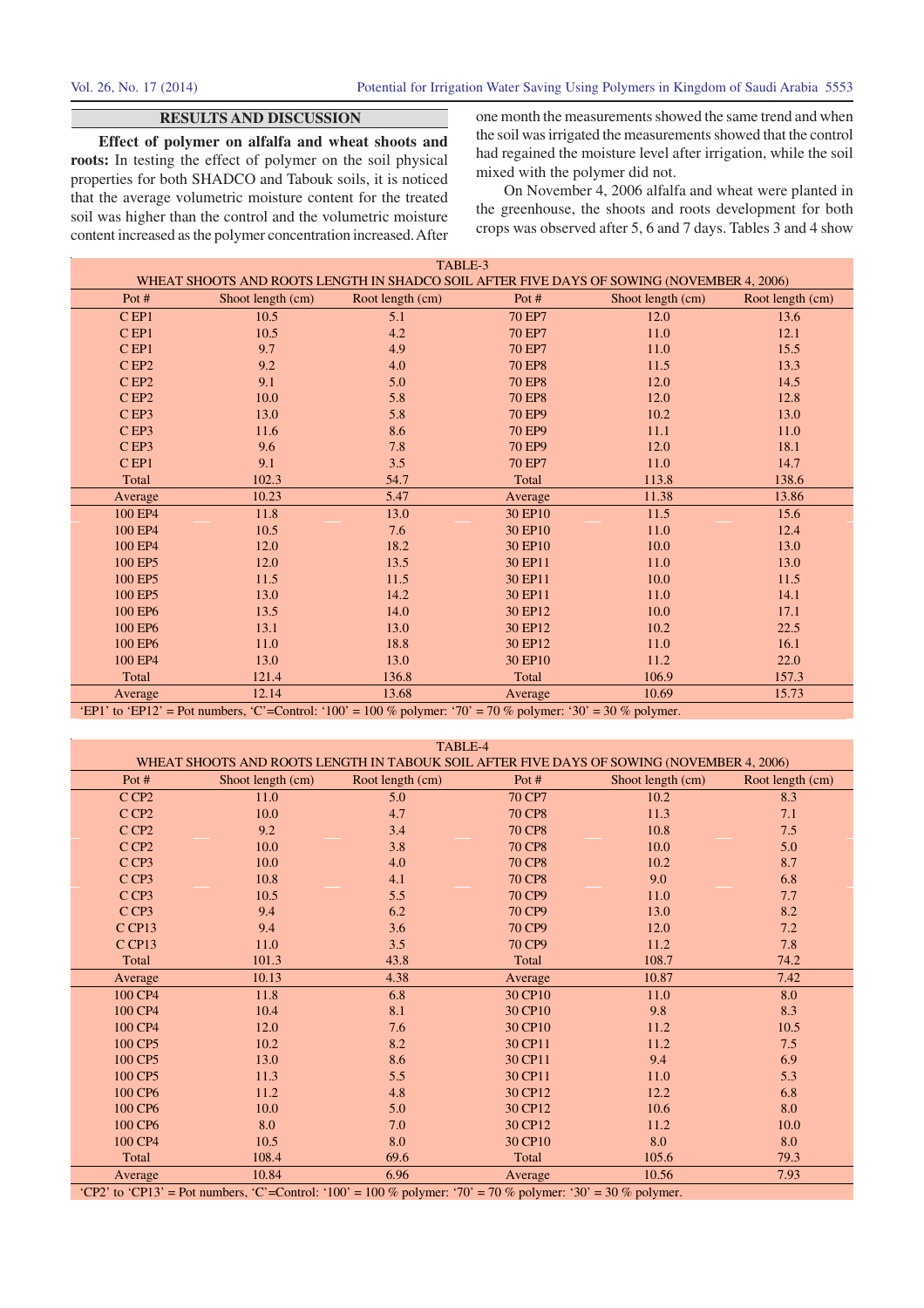Table-3 showed that the average roots length of the control, 100, 70 and 30 % treatments were 5.47, 13.68, 13.86 and 15.73 cm, respectively. The increase in the roots lengths were 60, 60.5 and 65.2 % of the 100, 70 and 30 % polymer treatment, respectively. The average shoot length for the control, 100, 70 and 30 % were 10.23, 12.14, 11.38 and 10.69 cm, respectively. The percentage increase of the shoots was 15.7, 10.1 and 4.3 % for the 100, 70 and 30 % polymer treatment compared to the control. It is clear that the polymer treatment has an effect on the increase of the root length and the shoot length.

Table-4 shows the same results of the shoots and roots measurements for the wheat plants but this time in pots with Tabouk soils.

The average roots lengths for the control, 100, 70 and 30 % were 4.38, 6.96, 7.42 and 7.93 cm, respectively (Table-4). It is clear that the average roots length increased for the polymer treated pots compared to the control. The percentage increase in roots length was 37, 40.9 and 44.8 % for the 100, 70 and 30 % polymer treatments compared to the control, respectively. The average shoots lengths for the control, 100, 70 and 30 % were 10.13, 10.84, 10.87 and 10.56 cm, respectively. The percentage increase of the shoots was 6.5, 6.8 and 4 % for the 100, 70 and 30 % polymer treatment compared to the control. It is clear that the average roots lengths in SHADCO soil was higher compared to Tabouk soils and the same is true with respect to the average shoots lengths.

Table-5 shows the average shoots and roots lengths of alfalfa plants in SHADCO soils after six days of the initial sowing on November 4, 2006.

This table shows that the average roots depths for the control, 100, 70 and 30 % were 2.4, 7.75, 5.38 and 7.06, respectively. The average shoot lengths for the control, 100, 70 and 30 % were 1.62, 1.73, 1.79 and 1.71 cm, respectively.

Table-6 shows the average shoots and roots lengths of alfalfa plants in Tabouk soils after six days of the initial sowing on November 4, 2006.

As shown in this table the average roots lengths for the control, 100, 70 and 30 % were 1.93, 3.92, 3.23 and 4.72 cm. The percentage increase in the roots was 50.8, 40.2 and 59.1 % for the 100, 70 and 30 % polymer treatments compared to the control, respectively. The average shoots lengths for the control, 100, 70 and 30 % were 2, 2.23, 2.23 and 2.04 cm, respectively. This table shows the average total length of shoots and roots for the control, 100, 70 and 30 % was 3.93, 6.2, 6.06 and 6.76 cm, respectively.

**Monitoring the alfalfa yield:** The results of the effect of the polymer addition on the alfalfa yield are presented in Table-7. Nine alfalfa cuts were performed.

The highest dry matter yield was obtained in the 30 % polymer mix (52.3 kg) and the lowest dry matter yield was obtained in the control without polymer (40.0). The dry matter yield in the treatment of 70 % polymer was *ca.* 42.8 kg, while that of 100% polymer-treated soils was *ca.* 40.8 kg, which is almost same as the control.

Per cent dry matter averages were 22.7, 30.0, 24.1 and 23.1 % in the control, treatment 30 % polymer, 70 % polymer and 100 % polymer, respectively.

It was decided that the wheat yield would be measured during the field experiments, while in the experiments completed, the focus was only on the length of roots and shoots.

| TABLE-5<br>ALFALFA SHOOTS AND ROOTS LENGTH IN SHADCO SOIL AFTER SIX DAYS OF SOWING (NOVEMBER 4, 2006) |                      |                     |                                                                                                                 |         |                      |                     |                                      |  |
|-------------------------------------------------------------------------------------------------------|----------------------|---------------------|-----------------------------------------------------------------------------------------------------------------|---------|----------------------|---------------------|--------------------------------------|--|
|                                                                                                       |                      |                     |                                                                                                                 |         |                      |                     |                                      |  |
| Pot #                                                                                                 | Shoot length<br>(cm) | Root length<br>(cm) | <b>Total shoot</b><br>plus Root (cm)                                                                            | Pot #   | Shoot length<br>(cm) | Root length<br>(cm) | <b>Total shoot</b><br>plus root (cm) |  |
| $C$ FP16                                                                                              | 1.2                  | 1.9                 | 3.1                                                                                                             | 70 FP22 | 1.8                  | 3.5                 | 5.3                                  |  |
| $C$ FP16                                                                                              | 1.6                  | 2.1                 | 3.7                                                                                                             | 70 FP22 | 1.5                  | 2.6                 | 4.1                                  |  |
| $C$ FP17                                                                                              | 1.1                  | 2.4                 | 3.5                                                                                                             | 70 FP23 | 1.8                  | 2.8                 | 4.6                                  |  |
| $C$ FP17                                                                                              | 1.1                  | 2.6                 | 3.7                                                                                                             | 70 FP23 | 1.5                  | 2.3                 | 3.8                                  |  |
| $C$ FP18                                                                                              | 1.9                  | 2.2                 | 4.1                                                                                                             | 70 FP24 | 1.8                  | 2.4                 | 4.2                                  |  |
| $C$ FP18                                                                                              | 2.1                  | 2.2                 | 4.3                                                                                                             | 70 FP24 | 1.8                  | 2.4                 | 4.2                                  |  |
| $C$ FP16                                                                                              | 1.7                  | 2.9                 | 4.6                                                                                                             | 70 FP22 | 2.4                  | 7.5                 | 9.9                                  |  |
| $C$ FP16                                                                                              | 1.5                  | 1.6                 | 3.1                                                                                                             | 70 FP22 | 1.8                  | 3.8                 | 5.6                                  |  |
| CFP17                                                                                                 | 2.0                  | 2.9                 | 4.9                                                                                                             | 70 FP23 | 1.9                  | 3.9                 | 5.8                                  |  |
| $C$ FP17                                                                                              | 2.0                  | 3.2                 | 5.2                                                                                                             | 70 FP23 | 1.6                  | 4.7                 | 6.3                                  |  |
| Total                                                                                                 | 16.2                 | 24.0                | 40.2                                                                                                            | Total   | 17.9                 | 35.9                | 53.6                                 |  |
| Average                                                                                               | 1.62                 | 2.40                | 4.02                                                                                                            | Average | 1.79                 | 3.59                | 5.38                                 |  |
| 100FP19                                                                                               | 1.4                  | 8.7                 | 10.1                                                                                                            | 30 FP25 | 1.6                  | 3.4                 | 5.0                                  |  |
| 100FP19                                                                                               | 2.1                  | 6.0                 | 8.1                                                                                                             | 30 FP25 | 1.5                  | 3.0                 | 4.5                                  |  |
| 100FP20                                                                                               | 1.5                  | 10.2                | 11.7                                                                                                            | 30 FP26 | 1.8                  | 9.7                 | 11.5                                 |  |
| 100FP20                                                                                               | 1.8                  | 5.0                 | 6.8                                                                                                             | 30 FP26 | 1.5                  | 3.3                 | 4.8                                  |  |
| 100FP21                                                                                               | 1.5                  | 5.3                 | 6.8                                                                                                             | 30 FP27 | 2.0                  | 3.5                 | 5.5                                  |  |
| 100FP21                                                                                               | 1.6                  | 9.0                 | 10.6                                                                                                            | 30 FP27 | 1.7                  | 6.5                 | 8.2                                  |  |
| 100FP19                                                                                               | 2.0                  | 7.2                 | 9.2                                                                                                             | 30 FP25 | 2.0                  | 7.1                 | 9.1                                  |  |
| 100FP19                                                                                               | 2.0                  | 8.5                 | 10.5                                                                                                            | 30 FP25 | 1.7                  | 5.3                 | 7.0                                  |  |
| 100FP20                                                                                               | 2.1                  | 6.7                 | 8.8                                                                                                             | 30 FP26 | 1.8                  | 9.0                 | 10.8                                 |  |
| 100FP20                                                                                               | 1.3                  | 10.9                | 12.2                                                                                                            | 30 FP26 | 1.5                  | 2.7                 | 4.2                                  |  |
| Total                                                                                                 | 17.3                 | 77.5                | 94.8                                                                                                            | Total   | 17.1                 | 53.5                | 70.6                                 |  |
| Average                                                                                               | 1.73                 | 7.75                | 9.48                                                                                                            | Average | 1.71                 | 5.35                | 7.06                                 |  |
|                                                                                                       |                      |                     | 'FP16' to 'FP27' = Pot numbers, 'C' = Control: '100' = 100 % polymer: '70' = 70 % polymer: '30' = 30 % polymer. |         |                      |                     |                                      |  |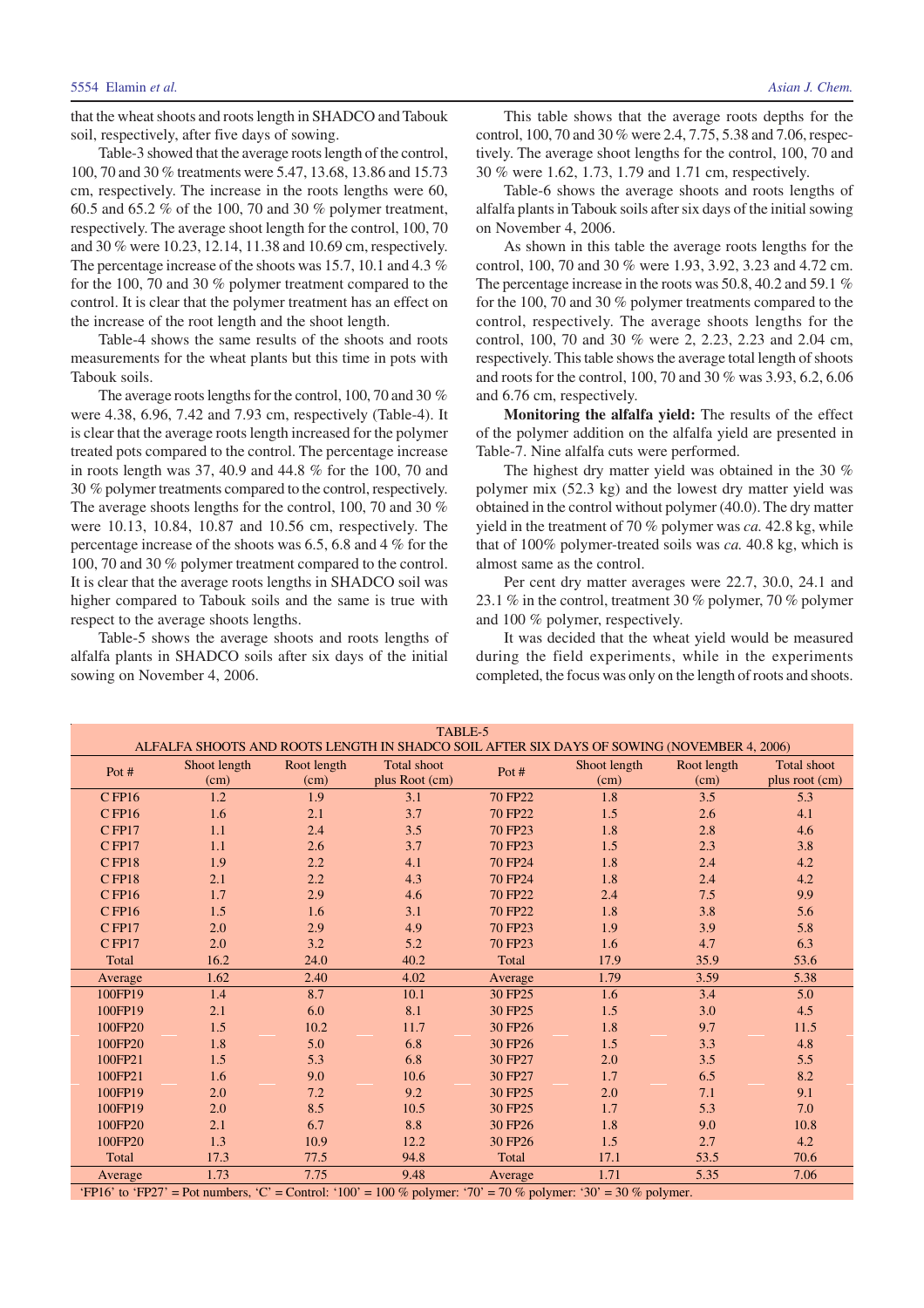| TABLE-6           |              |             |                                                                                            |         |              |             |                    |
|-------------------|--------------|-------------|--------------------------------------------------------------------------------------------|---------|--------------|-------------|--------------------|
|                   |              |             | ALFALFA SHOOTS AND ROOTS LENGTH IN TABOUK SOIL AFTER SIX DAYS OF SOWING (NOVEMBER 4, 2006) |         |              |             |                    |
| Pot $#$           | Shoot length | Root length | <b>Total shoot</b>                                                                         | Pot #   | Shoot length | Root length | <b>Total shoot</b> |
|                   | (cm)         | (cm)        | plus Root (cm)                                                                             |         | (cm)         | (cm)        | plus root (cm)     |
| CAP <sub>16</sub> | 1.8          | 2.4         | 4.2                                                                                        | 70AP22  | 2.4          | 3.2         | 5.6                |
| CAP <sub>16</sub> | 1.5          | 3.0         | 4.5                                                                                        | 70AP22  | 3.0          | 3.5         | 6.5                |
| CAP17             | 2.5          | 1.5         | 4.0                                                                                        | 70AP22  | 2.5          | 3.5         | 6.0                |
| CAP17             | 2.6          | 2.5         | 5.1                                                                                        | 70AP23  | 2.0          | 3.2         | 5.2                |
| CAP <sub>18</sub> | 1.6          | 1.2         | 2.8                                                                                        | 70AP23  | 2.5          | 3.7         | 6.2                |
| CAP <sub>18</sub> | 2.0          | 2.4         | 4.4                                                                                        | 70AP23  | 1.6          | 4.5         | 6.1                |
| CAP <sub>28</sub> | 1.5          | 1.3         | 2.8                                                                                        | 70AP24  | 2.1          | 4.7         | 6.8                |
| CAP <sub>28</sub> | 1.5          | 1.0         | 2.5                                                                                        | 70AP24  | 2.0          | 4.0         | 6.0                |
| CAP29             | 2.3          | 1.2         | 3.5                                                                                        | 70AP24  | 2.2          | 3.6         | 5.8                |
| CAP <sub>30</sub> | 2.7          | 2.8         | 5.5                                                                                        | 70AP22  | 2.0          | 4.4         | 6.4                |
| Total             | 20.0         | 19.3        | 39.3                                                                                       | Total   | 22.3         | 38.3        | 60.6               |
| Average           | 2.0          | 1.93        | 3.93                                                                                       | Average | 2.23         | 3.23        | 6.06               |
| 100AP19           | 1.9          | 4.2         | 6.1                                                                                        | 30AP25  | 2.0          | 5.5         | 7.5                |
| 100AP19           | 2.0          | 3.0         | 5.5                                                                                        | 30AP25  | 2.5          | 6.0         | 8.5                |
| 100AP19           | 1.8          | 3.7         | 5.5                                                                                        | 30AP25  | 2.1          | 4.9         | 7.0                |
| 100AP20           | 2.1          | 4.7         | 6.8                                                                                        | 30AP26  | 2.4          | 5.6         | 8.0                |
| 100AP20           | 2.4          | 3.8         | 6.2                                                                                        | 30AP26  | 1.8          | 4.2         | 6.0                |
| 100AP20           | 2.4          | 4.1         | 6.5                                                                                        | 30AP26  | 1.8          | 4.5         | 6.3                |
| 100AP21           | 2.4          | 4.2         | 6.6                                                                                        | 30AP27  | 1.8          | 4.8         | 6.6                |
| 100AP21           | 2.5          | 4.0         | 6.5                                                                                        | 30AP27  | 2.0          | 3.2         | 5.2                |
| 100AP21           | 2.4          | 3.4         | 6.5                                                                                        | 30AP27  | 2.0          | 4.0         | 6.0                |
| 100AP19           | 2.4          | 4.1         | 6.5                                                                                        | 30AP25  | 2.0          | 4.5         | 6.5                |
| Total             | 22.3         | 39.2        | 62.0                                                                                       | Total   | 20.4         | 47.2        | 67.6               |
| Average           | 2.23         | 3.92        | 6.2                                                                                        | Average | 2.04         | 4.72        | 6.76               |

'AP16' to 'AP30' = Pot numbers, 'C' = Control: '100' = 100 % polymer: '70' = 70 % polymer: '30' = 30 % polymer.

| TABLE-7                             |              |                |                |               |                    |              |                 |               |              |  |
|-------------------------------------|--------------|----------------|----------------|---------------|--------------------|--------------|-----------------|---------------|--------------|--|
| EFFECT OF POLYMERS ON ALFALFA YIELD |              |                |                |               |                    |              |                 |               |              |  |
| <b>Block ID</b>                     |              |                |                |               | Alfalfa yield (kg) |              |                 |               |              |  |
| and poly.                           | First (17-6- | Second $(31 -$ | Third $(3-9-$  | Fourth $(5 -$ | Fifth $(6-11-$     | Sixth $(17-$ | Seventh $(11$ - | Eighth $(14-$ | Ninth (18-4- |  |
| conc.                               | 2008)        | $7 - 2008$     | 2008)          | $10-2008$     | 2008)              | $12 - 2008$  | $2 - 2009$      | $3 - 2009$    | 2009)        |  |
| $70\%$ (1)                          | 2.3          | 4.6            | 4.6            | 4.5           | 4.8                | 5.6          | 5.3             | 5.7           | 6.4          |  |
| $100\%$ (2)                         | 3            | 5              | 4.9            | 4.8           | 5.2                | 5.8          | 5.5             | 6.0           | 6.8          |  |
| $30\%$ (3)                          | 3.9          | 6.1            | 6.2            | 6.1           | 6.9                | 7.9          | 7.2             | 7.1           | 7.5          |  |
| Control $(4)$                       | 3.1          | 3.8            | 3.8            | 3.8           | 4.1                | 5.6          | 5.3             | 5.2           | 5.3          |  |
| $30\%$ (5)                          | 2.5          | 3.6            | 4.3            | 4.4           | 4.8                | 5.8          | 7.3             | 7.6           | 6.5          |  |
| $70\%$ (6)                          | 3            | 3.8            | $\overline{4}$ | 4.1           | 4.3                | 5.7          | 5.4             | 5.3           | 5.3          |  |
| Control (7)                         | 3.1          | 3              | 4.3            | 4.2           | 4.4                | 4.9          | 5.4             | 5.3           | 5.4          |  |
| $100\%$ (8)                         | 2.2          | 3              | 3              | 3.1           | 3.2                | 4.5          | 5.2             | 4.9           | 5.4          |  |
| Avg.                                | 2.9          | 4.1            | 4.4            | 4.4           | 4.7                | 5.7          | 5.8             | 5.9           | 6.1          |  |
| Total                               | 23.1         | 32.9           | 35.1           | 35            | 37.7               | 45.8         | 46.7            | 47.0          | 48.5         |  |

#### **Conclusion**

**Irrigation benefits:** Adding polymer to the soil had a major advantage which was to reduce the frequency of irrigation in both soils. The amount of water used in irrigation was less as the polymer concentration increases, except for the case of SHADCO soil where the 30 % polymer concentration mixed with soil took more water compared to 0 % concentration (control). The explanation for this could be due to the fact that the 30 % polymers mix did affect the soil physical properties like the permeability and its water holding capacity, but at the same time the amount of water stored in the water absorbent polymer was not high compared to the 70 and 100 % concentrations. So, the amount of water stored in the water absorbent polymer did not compensate for the loss of irrigation water due to the increase in the soil permeability caused by the water dissolved polymer added to the 30 % treated soil. At all irrigation salinities, the 100 % polymer concentration needed the least amount of irrigation water compared to the control or to the 30 and 70 % polymer concentrations.

**Plant growth and development:** The addition of the polymer had a pronounced effect on the roots length and shoots length of both wheat and alfalfa plants in SHADCO and Tabouk soils. It is clear that the polymer treatment has an effect on the increase of the roots length and the shoots length. The average roots and shoots lengths in SHADCO soil were higher compared to Tabouk soils.

The polymer treatment of soil did affect the plant early development and the plants grown in treated soils were more advanced. It could be noticed that there were more seedlings with three shoots in the polymer treated pots compared to the control pots.

**Crop yield:** In all the treatments the treated soil did consume less water per yield compared to the control. The